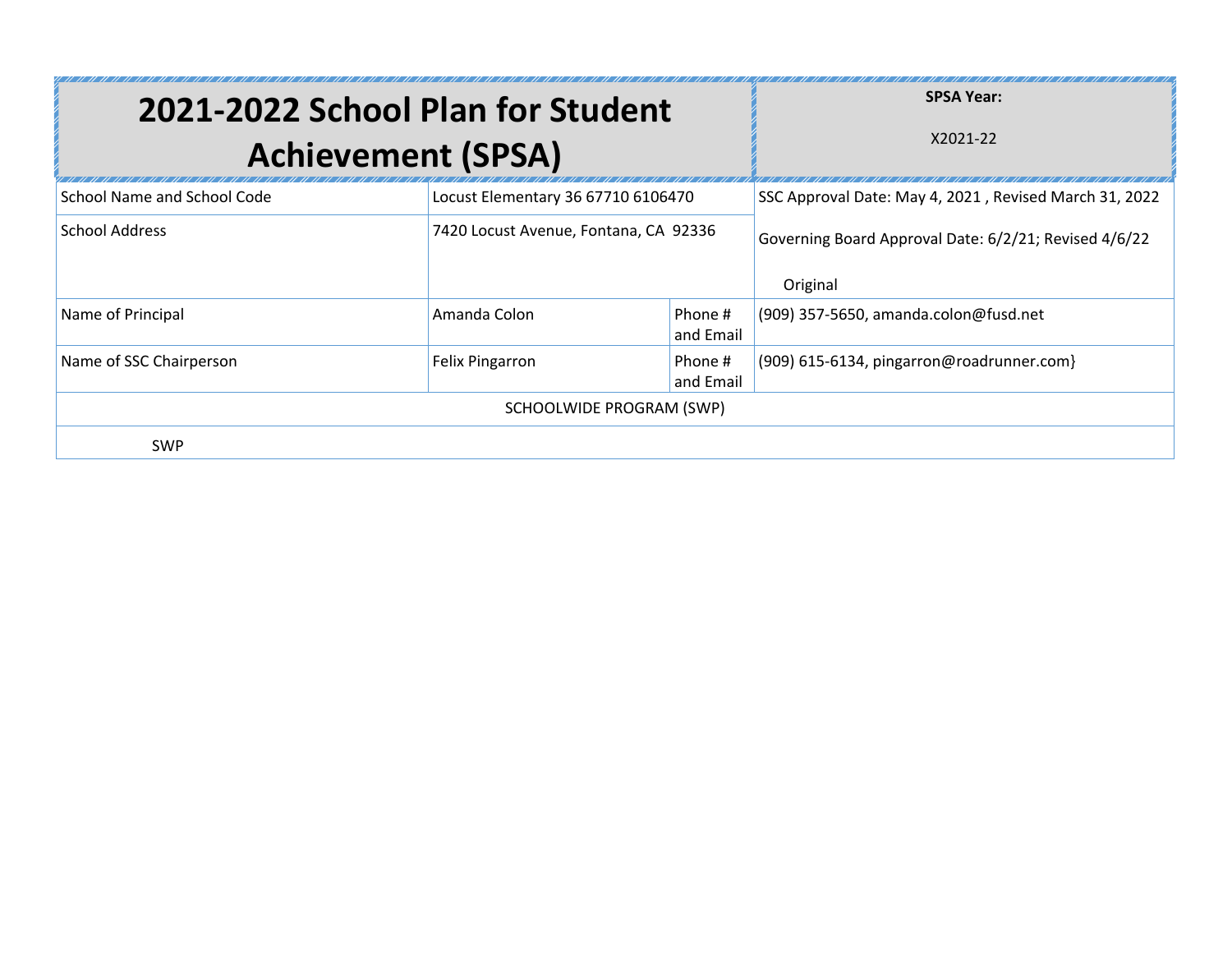### **Planned Improvements in Student Performance**

The SWP plan is developed based on a comprehensive needs assessment of the entire school that takes into account information on the academic achievement of children in relation to the challenging State academic standards, particularly the needs of those children who are failing, or are at-risk of failing, to meet the challenging State academic standards and any other factors as determined by the local educational agency. [ESSA section 1114(b)(6)]

LEA/School GOAL 1: Students will demonstrate improved academic growth and achievement through access to high quality educators, academic programs, **and instructional resources that increase engagement and unlock potential.**

| <b>School Metrics/Indicators</b>                                                            | <b>Current Outcomes</b>                                  | <b>Future Expected Outcomes</b> |
|---------------------------------------------------------------------------------------------|----------------------------------------------------------|---------------------------------|
| 2018-2019 SBA ELA (ALL): Average Distance from Standard (DFS)                               | $-40.9$                                                  | $>= -25.9$                      |
| 2018-2019 SBA Math (ALL): Average Distance from Standard<br>(DFS)                           | $-67.3$                                                  | $>= -52.3$                      |
| MAP Growth Reading (ALL): Average Fall 2020-to-Fall 2021<br>Conditional Growth Index (CGI)  | -0.58 (Excludes K-2 due to invalid Fall 2020<br>results) | $>= 0$                          |
| MAP Growth Language (ALL): Average Fall 2020-to-Fall 2021<br>Conditional Growth Index (CGI) | $-0.93$                                                  | $>= 0$                          |
| MAP Growth Math (ALL): Average Fall 2020-to-Fall 2021<br>Conditional Growth Index (CGI)     | -0.95 (Excludes K-2 due to invalid Fall 2020<br>results) | $>= 0$                          |
| 2021-2022 Household Participation Rate on Parent/Family<br>Climate Survey                   | 28%                                                      | $>= 25%$                        |

| Identified Need(s): | MAP and CAASPP data indicate a need to build students' foundational reading skills, reading comprehension skills and math skills<br>Additionally, this data indicates a need to build 21st Century Skills.                                                  |
|---------------------|-------------------------------------------------------------------------------------------------------------------------------------------------------------------------------------------------------------------------------------------------------------|
|                     | ELAC and SSC parent input indicates a need to develop parent understanding of the iReady program and understanding of their<br>child's MAP assessment data. Parents also need support to determine how to use their child's MAP data to support learning at |
|                     | home.                                                                                                                                                                                                                                                       |

| 2021-22 Evidence-based Actions/Services                                                                                    | Metric(s) for<br>evaluating<br><b>Pupils to be served</b><br><b>Action/Service</b> | Person(s)                                                | 2021-22 Estimated<br>Cost    |                |                   |
|----------------------------------------------------------------------------------------------------------------------------|------------------------------------------------------------------------------------|----------------------------------------------------------|------------------------------|----------------|-------------------|
|                                                                                                                            |                                                                                    |                                                          | Responsible                  | <b>Title 1</b> | <b>SUPC</b>       |
| A- Provide after school tutoring to build<br>students' foundational skills for reading,<br>reading comprehension and math. | iReady Standards<br>Mastery Data for                                               | <sup>*</sup> Students<br>performing below<br>grade level | Principal, Tutoring<br>Staff | \$9,486.00     |                   |
| School Plan for Student Achievement (SPSA)                                                                                 |                                                                                    | Page 45 of 61                                            |                              |                | Locust Elementary |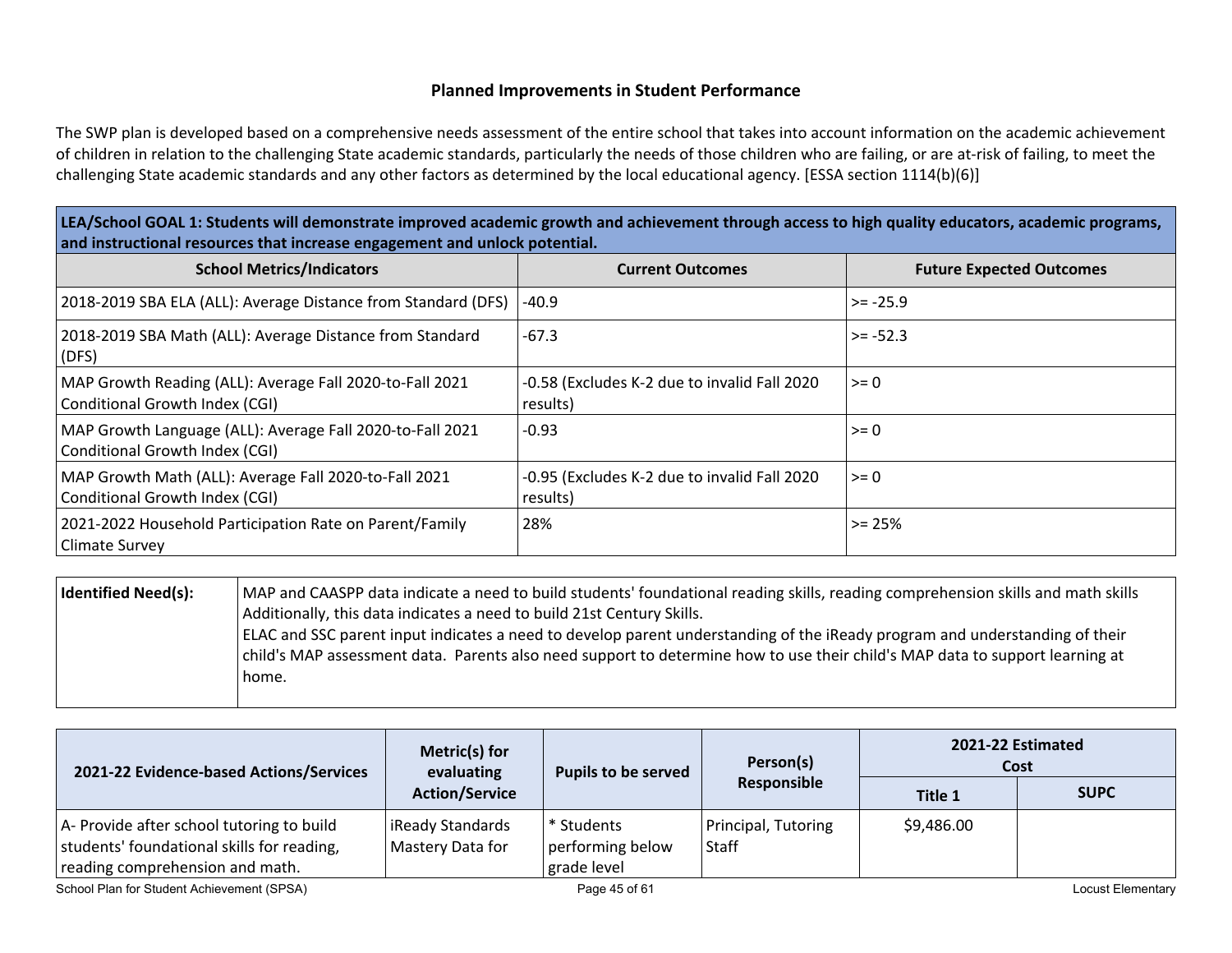| 2021-22 Evidence-based Actions/Services                                                                                                                                                                                      | Metric(s) for<br>evaluating         | <b>Pupils to be served</b>                                       | Person(s)                             | 2021-22 Estimated<br>Cost |                   |
|------------------------------------------------------------------------------------------------------------------------------------------------------------------------------------------------------------------------------|-------------------------------------|------------------------------------------------------------------|---------------------------------------|---------------------------|-------------------|
|                                                                                                                                                                                                                              | <b>Action/Service</b>               |                                                                  | Responsible                           | Title 1                   | <b>SUPC</b>       |
| * Certificated/Classified Additional<br>Hourly/Sub Hourly<br>* Supplemental Instructional Materials<br>* Supplemental Printing                                                                                               | Participating<br><b>Students</b>    | * Students<br>Performing 3 or<br>more years below<br>grade level |                                       |                           |                   |
| <b>Revised Action</b><br>B- Provide students with additional books and<br>magazines to support and build literacy skills<br>across the content areas.                                                                        | Destiny Reports,<br>iReady Data     | ALL                                                              | Librarian, Teachers,<br>Project Clerk | \$26,700.00               |                   |
| * Books, Magazines, Digital Readers<br>* Supplemental Reading Instructional<br><b>Materials</b>                                                                                                                              |                                     |                                                                  |                                       |                           |                   |
| C- Provide support and guidance for teachers<br>and parents during the Student Intervention<br>Team process for underperforming students.<br>* Teacher Additional Hourly for SIT<br>Coordinator                              | <b>SIT Meeting</b><br>Documentation | Students performing<br>below grade level                         | Principal, SIT<br>Coordinator         | \$700.00                  |                   |
| D- Provide awards to motivate students to<br>improve their academics.<br>* Printing<br>* Certificates<br>* Educationally Related Awards                                                                                      | <b>Number of Awards</b><br>Earned   | ALL                                                              | Principal, Teachers,<br>Project Clerk | \$250.00                  |                   |
| E- Implement AVID strategies to help<br>students manage their assignments and<br>organize their learning materials.<br>Organizational Tools/Instructional Materials<br>* Weekly Agendas (K-2nd)<br>* Daily Agendas (3rd-6th) | Observational<br>Learning Walk Data | <b>ALL</b>                                                       | Principal, Teachers,<br>Project Clerk | \$600.00                  |                   |
| F- Provide professional development to<br>support the development and<br>School Plan for Student Achievement (SPSA)                                                                                                          | Observational<br>Learning Walk Data | ALL<br>Page 46 of 61                                             | Principal,<br>Instructional           | \$3,600.00                | Locust Elementary |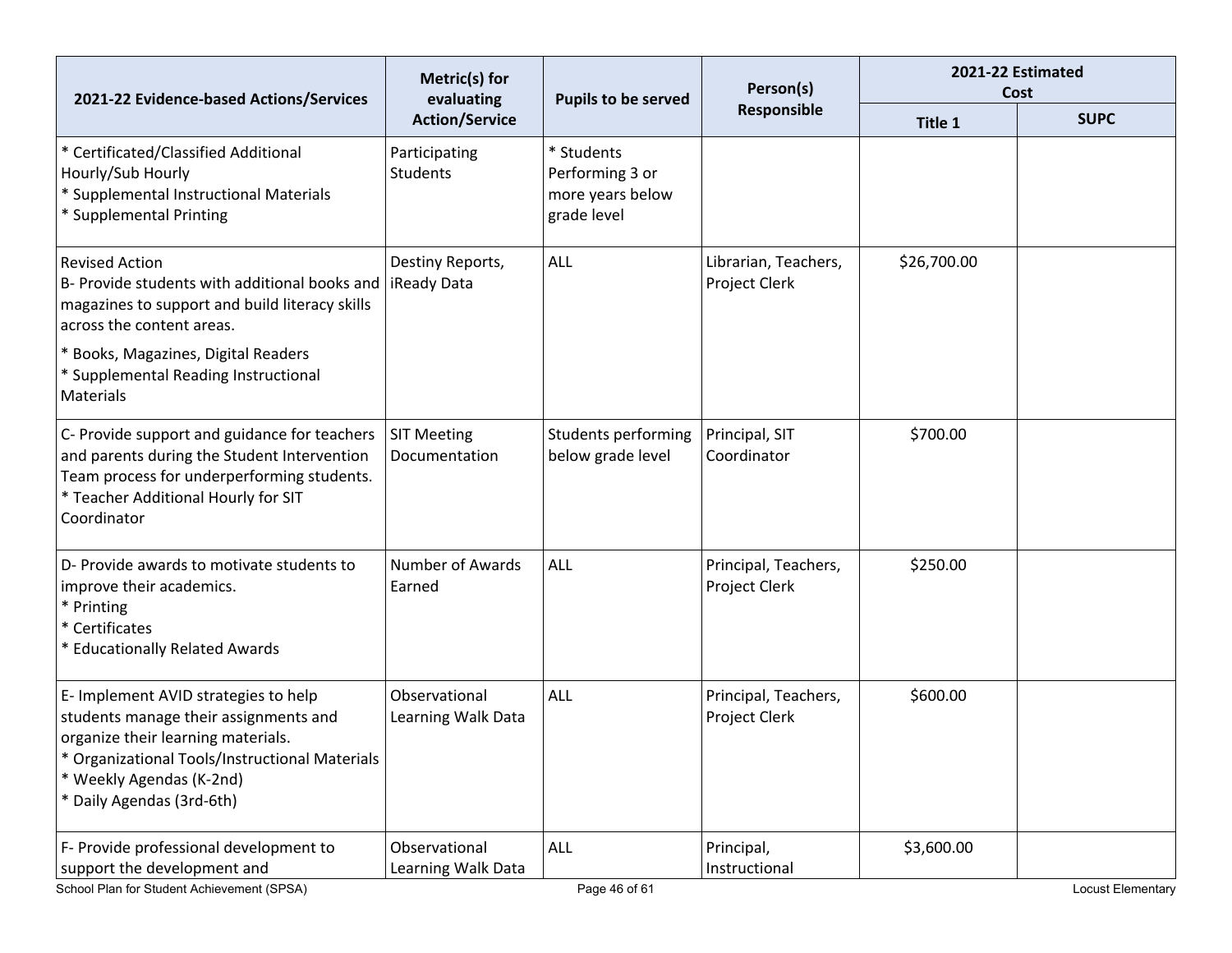| 2021-22 Evidence-based Actions/Services                                                                                                                                                                                                                                                                                     | Metric(s) for<br>evaluating                                                        | <b>Pupils to be served</b> | Person(s)<br>Responsible                                  | 2021-22 Estimated<br>Cost |             |
|-----------------------------------------------------------------------------------------------------------------------------------------------------------------------------------------------------------------------------------------------------------------------------------------------------------------------------|------------------------------------------------------------------------------------|----------------------------|-----------------------------------------------------------|---------------------------|-------------|
|                                                                                                                                                                                                                                                                                                                             | <b>Action/Service</b>                                                              |                            |                                                           | Title 1                   | <b>SUPC</b> |
| implementation of effective Learning<br>Intentions and Success Criteria and<br>implementation of high leverage instructional<br>strategies in reading and math.<br>* Certificated/Classified Additional<br>Hourly/Sub Hourly<br>* Substitute Coverage<br>* Educational Consultant Fees<br>* Professional Books/PD Materials |                                                                                    |                            | Leadership Team,<br>Common Core TOA,<br>EL TOA, Teachers  |                           |             |
| G- Provide structured PLC collaboration time<br>for student data analysis and planning<br>targeted instruction in reading and math.<br>* Certificated/Classified Additional<br>Hourly/Sub Hourly<br>* Substitute Coverage<br>* Printing                                                                                     | Observational<br>Learning Walk Data                                                | ALL                        | Principal, Common<br>Core TOA, EL TOA,<br><b>Teachers</b> | \$4,500.00                |             |
| H- Provide collaboration time for the<br>Instructional Leadership Team to analyze<br>school wide data and plan school wide<br>instructional programs and services.<br>* Certificated/Classified Additional<br>Hourly/Sub Hourly<br>* Substitute Coverage                                                                    | Observational<br>Learning Walk Data                                                | <b>ALL</b>                 | Principal,<br>Instructional<br>Leadership Team            | \$2,500.00                |             |
| I- Provide enrichment opportunities in STEAM<br>to support students in building 21st Century<br>Skills in all content areas.<br>* Science and Project Materials<br>* Art Supplies<br>* Math Games and Manipulatives<br>* Robotics and Coding Technology<br>* Instructional Software and Digital Resources                   | Observational<br>Learning Walk Data,<br>Student Surveys,<br><b>Teacher Surveys</b> | ALL                        | Principal, Teachers,<br>Project Clerk                     | \$2010.00                 | \$1,000     |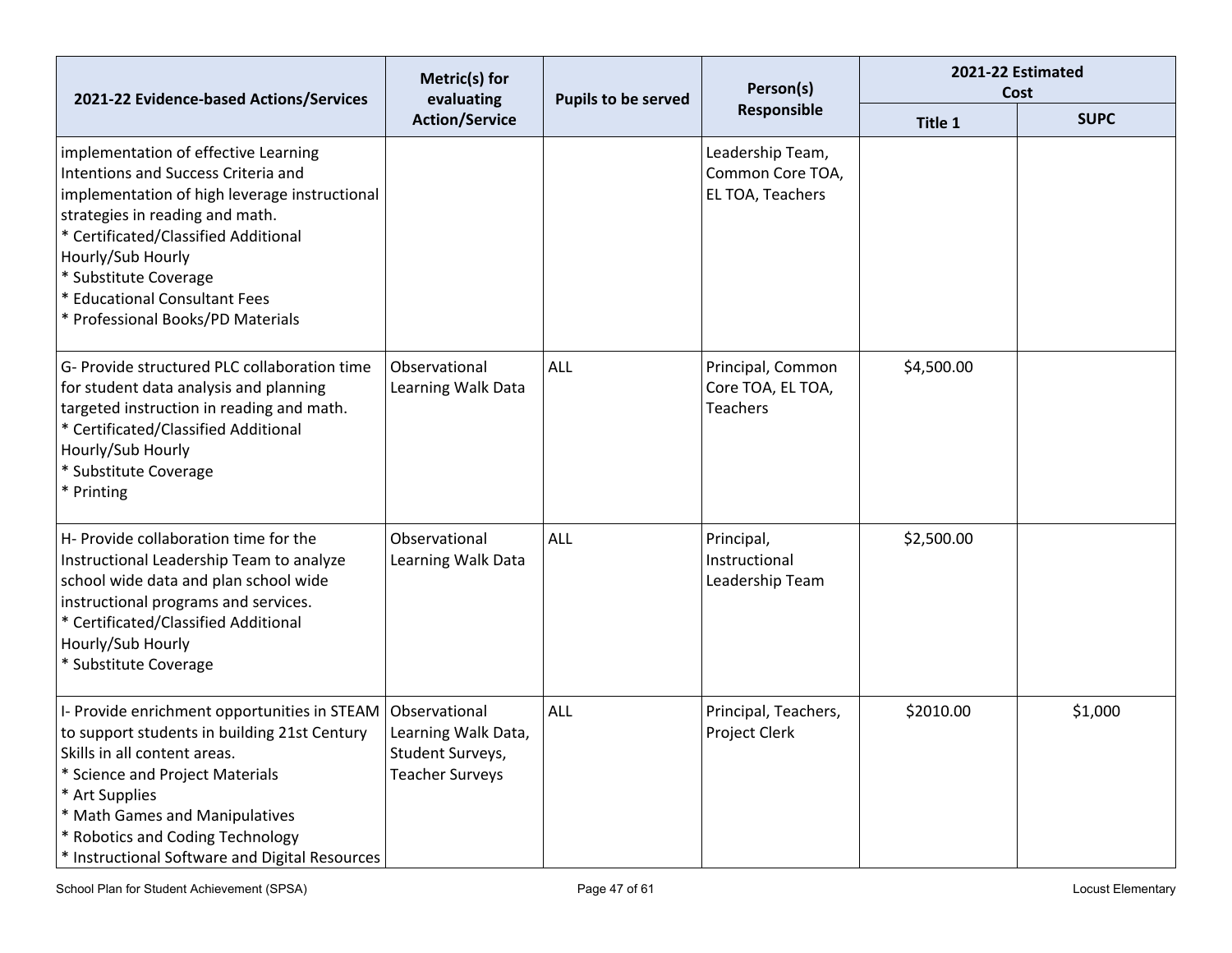| 2021-22 Evidence-based Actions/Services                                                                                                                                                                                                                                                                                                                                 | Metric(s) for<br>evaluating         | Person(s)<br>Pupils to be served | 2021-22 Estimated<br>Cost                                                                                      |          |             |
|-------------------------------------------------------------------------------------------------------------------------------------------------------------------------------------------------------------------------------------------------------------------------------------------------------------------------------------------------------------------------|-------------------------------------|----------------------------------|----------------------------------------------------------------------------------------------------------------|----------|-------------|
|                                                                                                                                                                                                                                                                                                                                                                         | <b>Action/Service</b>               |                                  | Responsible                                                                                                    | Title 1  | <b>SUPC</b> |
|                                                                                                                                                                                                                                                                                                                                                                         |                                     |                                  |                                                                                                                |          |             |
| J- Provide additional professional<br>development to build teacher capacity with<br>usage and implementation of technology<br>tools and resources in their instruction to<br>support academic achievement.<br>* Certificated/Classified Additional<br>Hourly/Sub Hourly<br>* Educational Consultant Fees<br>* Substitute Coverage<br>* Professional Books and Resources | Observational<br>Learning Walk Data | <b>ALL</b>                       | Principal, Teachers,<br>Common Core TOA,<br>EL TOA, Support<br>from Technology<br>Department                   | 0.00     |             |
| K- Using Technology to Support Student<br>Learning<br>* Instructional Subscriptions<br>* Instructional Software<br>* Student Laptops<br>* Headphones<br>* Mice<br>* TVs, TV materials, and Installation<br>* Document Cameras                                                                                                                                           | Observational<br>Learning Walk Data | <b>ALL</b>                       | Principal, Teachers,<br>Common Core TOA,<br>EL TOA, Support<br>from Technology<br>Department, Project<br>Clerk | 0.00     | \$2,872.00  |
| L- Provide professional development,<br>collaboration time and resources to<br>implement a school wide Positive Behavior<br>Interventions and Supports program.<br>* Certificated Additional Hourly<br>* Classified Additional Hourly<br>* Supplemental Printing<br>* Instructional Materials<br><b>Educational Consultant Fees</b>                                     | Discipline Data                     | ALL                              | Principal, PBIS<br>Teacher Reps,<br>Teachers, Project<br>Clerk                                                 | \$500.00 | \$650.00    |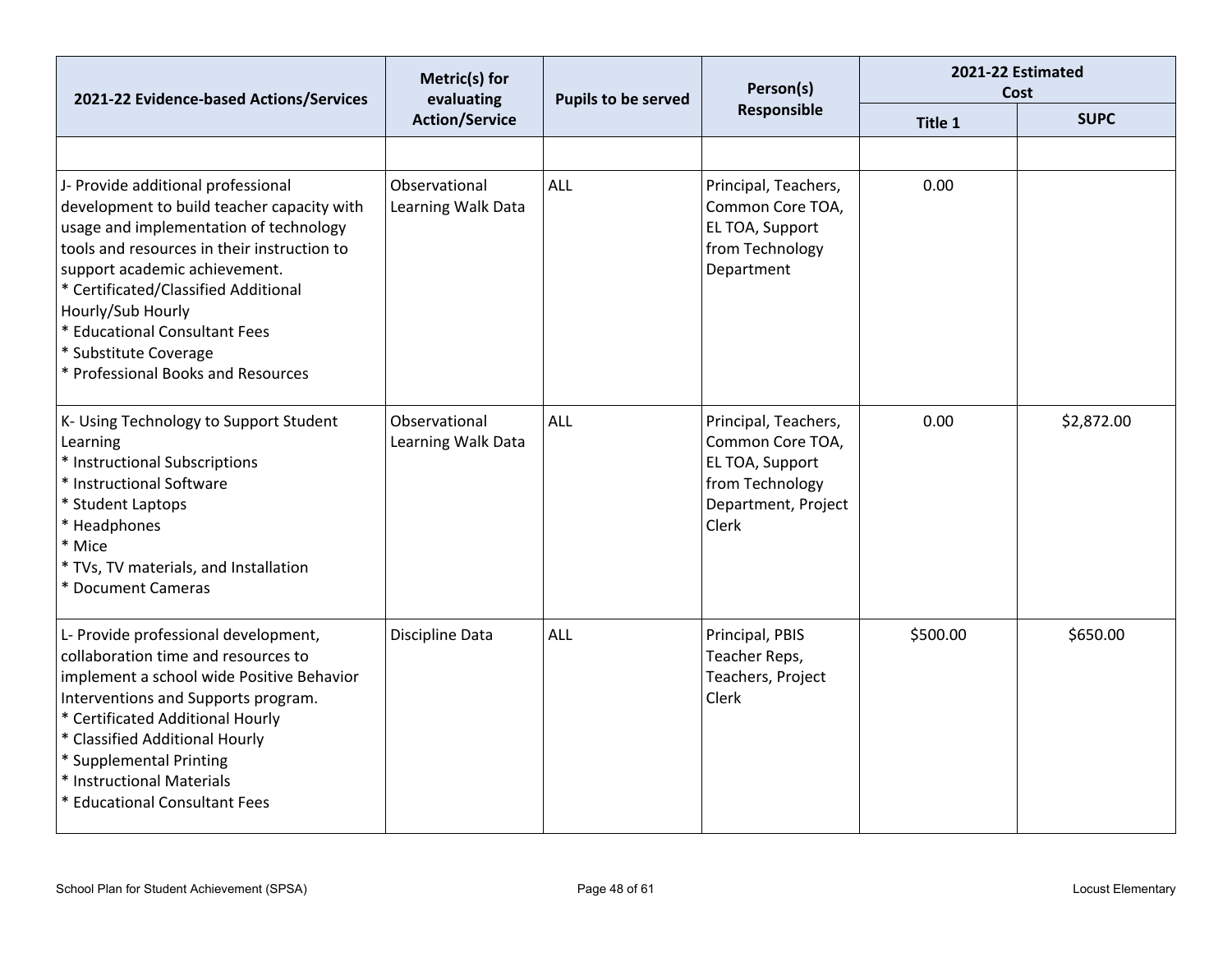| 2021-22 Evidence-based Actions/Services                                                                                                                                                                                                                                                                                      | Metric(s) for<br><b>Pupils to be served</b><br>evaluating<br><b>Action/Service</b> | Person(s)  | 2021-22 Estimated<br>Cost                     |            |             |
|------------------------------------------------------------------------------------------------------------------------------------------------------------------------------------------------------------------------------------------------------------------------------------------------------------------------------|------------------------------------------------------------------------------------|------------|-----------------------------------------------|------------|-------------|
|                                                                                                                                                                                                                                                                                                                              |                                                                                    |            | Responsible                                   | Title 1    | <b>SUPC</b> |
| M- Provide parent trainings and workshops<br>on strategies to support students' academic<br>achievement and behavior needs.<br>* Educational Consultant Fees<br>* Training Materials<br>* Teacher Hourly<br>* Community Aide Hourly for<br><b>Translation/Interpreter Services</b><br>* Supplemental Printing<br>* Childcare | Parent & Family<br>Engagement Log,<br><b>Parent Surveys</b>                        | <b>ALL</b> | Principal, Teachers,<br><b>Community Aide</b> | \$3,850.00 |             |
| <b>Total Estimated Cost for This Goal:</b>                                                                                                                                                                                                                                                                                   |                                                                                    |            |                                               | 54,696     | 4,522       |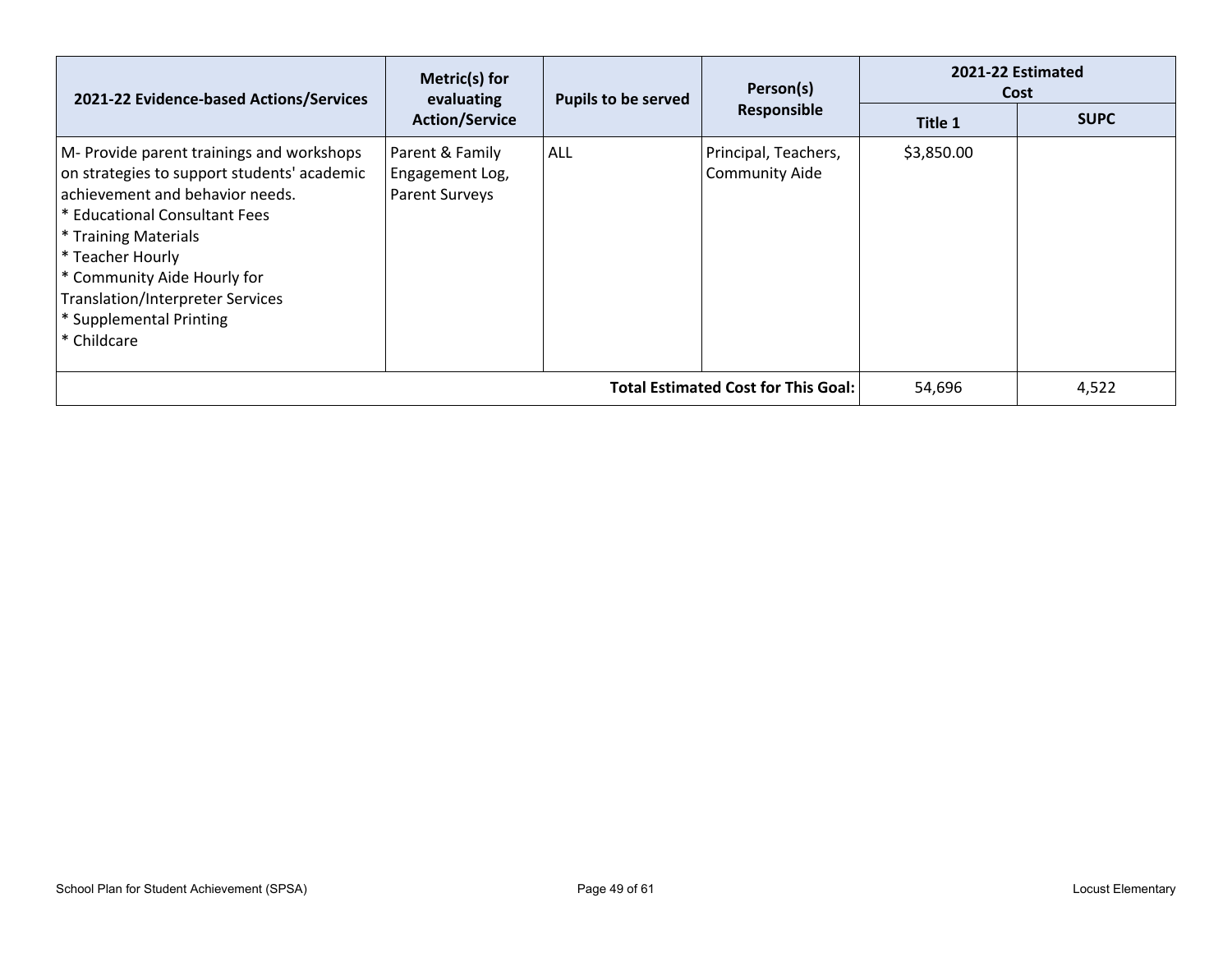#### **Planned Improvements in Student Performance**

The SWP plan is developed based on a comprehensive needs assessment of the entire school that takes into account information on the academic achievement of children in relation to the challenging State academic standards, particularly the needs of those children who are failing, or are at-risk of failing, to meet the challenging State academic standards and any other factors as determined by the local educational agency. [ESSA section 1114(b)(6)]

#### **LEA/School GOAL 1a Academic Needs of ELs:**

English Learners will demonstrate improved academic growth and achievement in reading and math through the use of high leverage instructional **strategies that support ELs and targeted small group support.**

| <b>School Metrics/Indicators</b>                                                                                                     | <b>Current Outcomes</b>                                  | <b>Future Expected Outcomes</b> |
|--------------------------------------------------------------------------------------------------------------------------------------|----------------------------------------------------------|---------------------------------|
| 2018-2019 SBA ELA (EL): Average Distance from Standard (DFS)                                                                         | $-38.1$                                                  | $>= -23.1$                      |
| 2018-2019 SBA Math (EL): Average Distance from Standard (DFS)   -64.7                                                                |                                                          | $>= -49.7$                      |
| MAP Growth Reading (EL): Avg Fall 2020-to-Fall 2021 Conditional   -0.79 (Excludes K-2 due to invalid Fall 2020<br>Growth Index (CGI) | results)                                                 | $>= 0$                          |
| MAP Growth Language (EL): Avg Fall 2020 -to-Fall 2021<br>Conditional Growth Index (CGI)                                              | $-1.15$                                                  | $>= 0$                          |
| MAP Growth Math (EL): Avg Fall 2020-to-Fall 2021 Conditional<br>Growth Index (CGI)                                                   | -1.27 (Excludes K-2 due to invalid Fall 2020<br>results) | $>= 0$                          |

| Identified Need(s): | MAP and CAASPP data indicate that our EL students need to focus on building reading (foundational skills and comprehension) and |
|---------------------|---------------------------------------------------------------------------------------------------------------------------------|
|                     | math skills.                                                                                                                    |

| 2021-22 Evidence-based Actions/Services                                                                                                                                                                                                                                                                             | Metric(s) for<br><b>Pupils to be served</b><br>evaluating<br><b>Action/Service</b> | Person(s)                        | 2021-22 Estimated<br>Cost                                                    |            |                   |
|---------------------------------------------------------------------------------------------------------------------------------------------------------------------------------------------------------------------------------------------------------------------------------------------------------------------|------------------------------------------------------------------------------------|----------------------------------|------------------------------------------------------------------------------|------------|-------------------|
|                                                                                                                                                                                                                                                                                                                     |                                                                                    |                                  | Responsible                                                                  | Title 1    | <b>SUPC</b>       |
| 1aA- Provide professional development on<br>high leverage instructional strategies for ELs<br>in reading and math as well as vocabulary<br>development during integrated ELD<br>instruction<br>* Certificated/Classified Additional<br>Hourly/Sub Hourly<br>* Professional Books/Resources<br>* Substitute Coverage | Observational<br>Learning Walk Data                                                | All English Language<br>Learners | Principal, EL TOA,<br>Common Core TOA,<br>Bilingual Aide,<br><b>Teachers</b> | \$1,800.00 |                   |
| School Plan for Student Achievement (SPSA)                                                                                                                                                                                                                                                                          |                                                                                    | Page 50 of 61                    |                                                                              |            | Locust Elementary |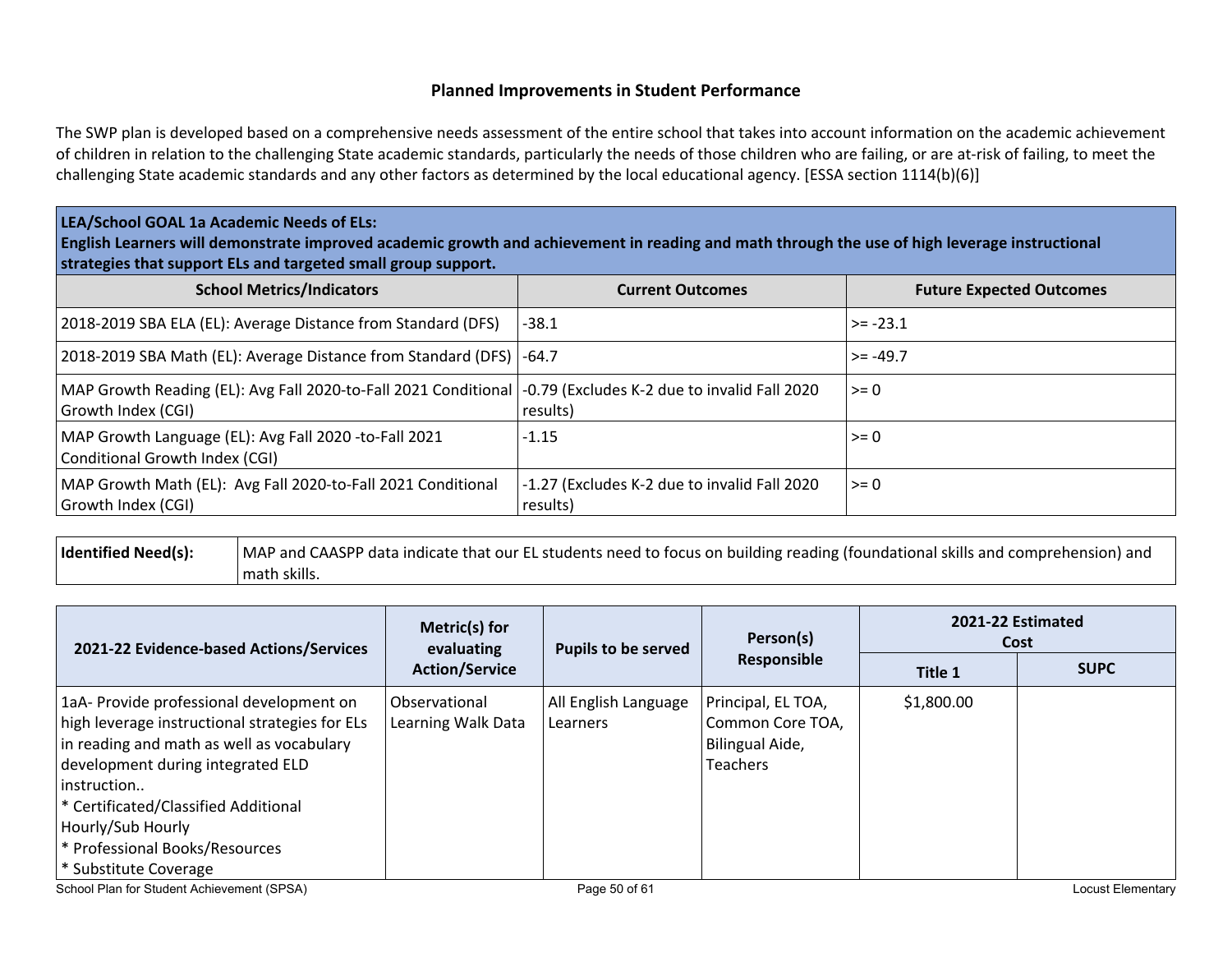| 2021-22 Evidence-based Actions/Services                                                                                                                                                                                                                                                                                                                                                                                                                                                                          | Metric(s) for<br>evaluating<br>Pupils to be served                              | Person(s)                                                                                                             | 2021-22 Estimated<br>Cost                                                               |            |             |
|------------------------------------------------------------------------------------------------------------------------------------------------------------------------------------------------------------------------------------------------------------------------------------------------------------------------------------------------------------------------------------------------------------------------------------------------------------------------------------------------------------------|---------------------------------------------------------------------------------|-----------------------------------------------------------------------------------------------------------------------|-----------------------------------------------------------------------------------------|------------|-------------|
|                                                                                                                                                                                                                                                                                                                                                                                                                                                                                                                  | <b>Action/Service</b>                                                           |                                                                                                                       | Responsible                                                                             | Title 1    | <b>SUPC</b> |
|                                                                                                                                                                                                                                                                                                                                                                                                                                                                                                                  |                                                                                 |                                                                                                                       |                                                                                         |            |             |
| 1aB- Provide structured PLC collaboration<br>time for ELD Instruction to facilitate EL<br>student data analysis and targeted<br>instructional planning for reading and math.<br>* Certificated/Classified Additional<br>Hourly/Sub Hourly<br>* Substitute Coverage<br>* Professional Books                                                                                                                                                                                                                       | Observational<br>Learning Walk Data                                             | All English Language<br>Learners w/an<br>emphasis on ELs at<br>risk of becoming<br>Long Term ELs and<br>Long Term ELs | Principal,<br>Instructional<br>Leadership Team,<br>Common Core TOA,<br>EL TOA, Teachers | \$1,800.00 |             |
| 1aC- Provide targeted small group instruction<br>for EL students to improve their reading and<br>language skills.<br>* Certificated/Classified Additional<br>Hourly/Sub Hourly<br>* Substitute Coverage<br>* Printing<br>* Supplemental Instructional Materials &<br><b>Supplies</b>                                                                                                                                                                                                                             | iReady Reading &<br>Math Data,<br>Intervention Pre &<br>Post Assessment<br>Data | 3rd-6th Grade Level<br>3's & 4's and/or ELs<br>at risk of becoming<br>Long Term ELs and<br>Long Term ELs              | Principal, EL TOA,<br>Common Core TOA,<br>Bilingual Aide,<br><b>Teachers</b>            | \$1,875.00 |             |
| 1aD- Provide parent workshops for parents of<br>ELs to provide information, resources, and<br>strategies for supporting their child's progress<br>in becoming fluent English proficient.<br>Topics:<br>* Reclassification Criteria & Process<br>* Understanding the ELPAC<br>* Preparing My Child for the ELPAC<br>* Thinking Maps 101 to Support Reading<br>Comprehension<br>* Literacy Pro & Selecting A Book @ My<br>Child's Level<br>* Understanding & Using iReady<br>* Understanding My Child's MAP Scores | Parent Workshop<br>Documentation,<br>Participation Data                         | All English Language<br>Learners                                                                                      | Principal, EL TOA,<br>Community Aide,<br>Bilingual Aide,<br>Teachers                    | \$0.00     |             |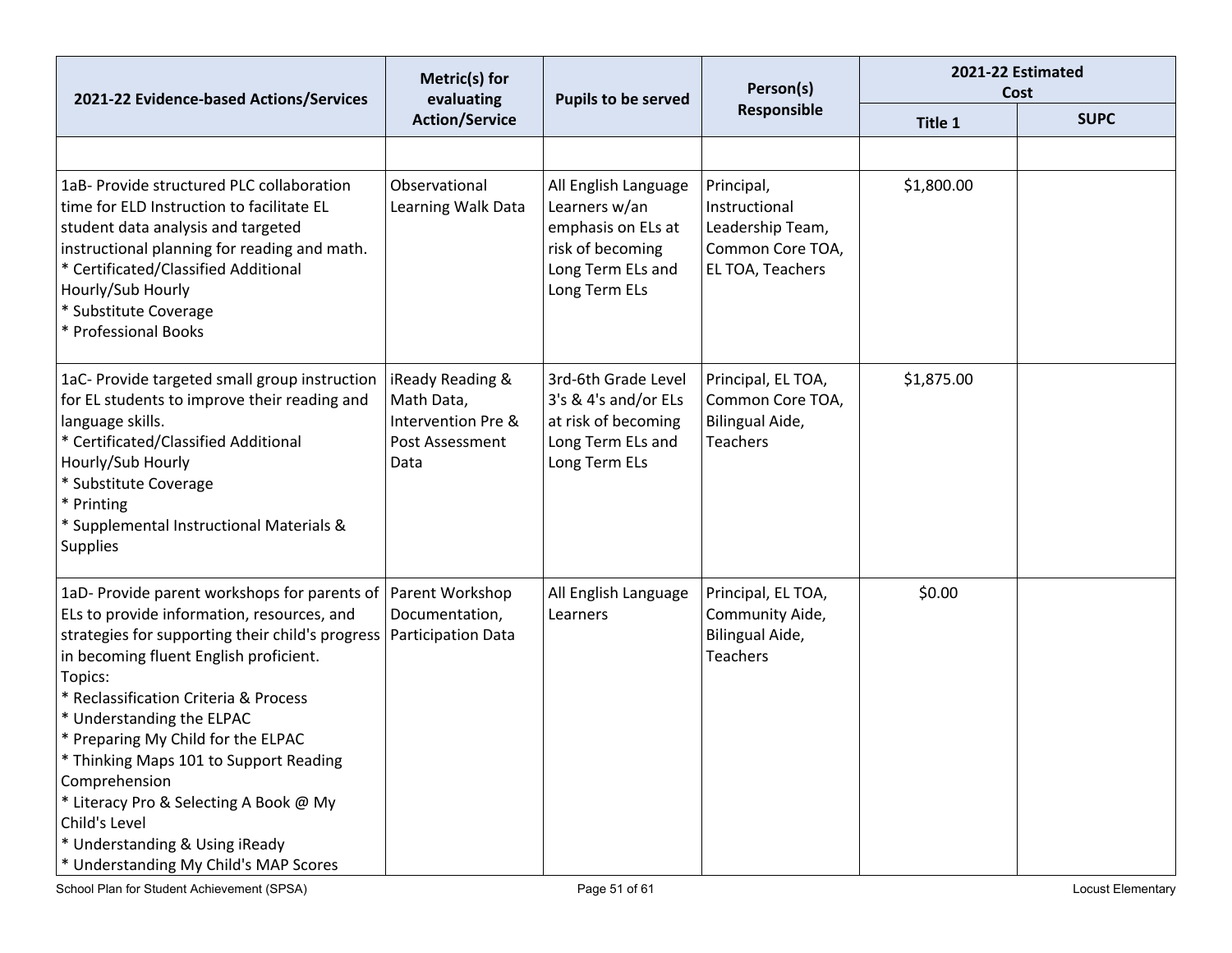|                                                                                                                                                 | Metric(s) for<br>Person(s)<br>2021-22 Evidence-based Actions/Services<br><b>Pupils to be served</b><br>evaluating<br>Responsible<br><b>Action/Service</b> |                                  |                                                             | 2021-22 Estimated<br>Cost |            |
|-------------------------------------------------------------------------------------------------------------------------------------------------|-----------------------------------------------------------------------------------------------------------------------------------------------------------|----------------------------------|-------------------------------------------------------------|---------------------------|------------|
|                                                                                                                                                 |                                                                                                                                                           | Title 1                          | <b>SUPC</b>                                                 |                           |            |
| Expenditures:<br>* Supplemental Materials & Printing                                                                                            |                                                                                                                                                           |                                  |                                                             |                           |            |
| 1aE-Support the Development of a<br><b>Systematic EL Program</b><br>*Additional Teacher Hourly for EL Program<br><b>Teacher Representatives</b> | Observational<br>Learning Walk Data                                                                                                                       | All English Language<br>Learners | Principal, EL TOA, EL<br>Program Teacher<br>Representatives |                           | \$1,680.00 |
|                                                                                                                                                 | 5,475                                                                                                                                                     | 1,680                            |                                                             |                           |            |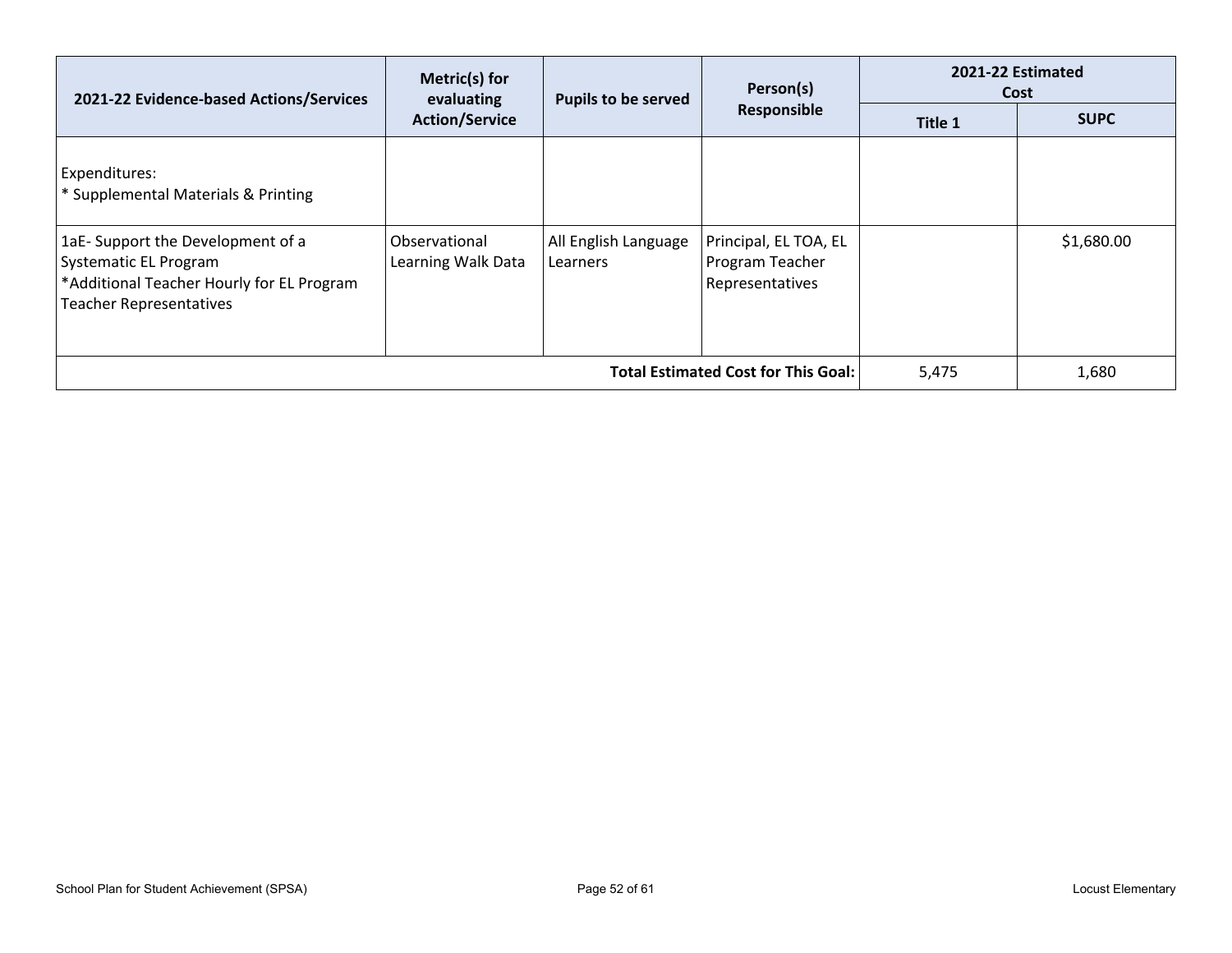#### **Planned Improvements in Student Performance**

The SWP plan is developed based on a comprehensive needs assessment of the entire school that takes into account information on the academic achievement of children in relation to the challenging State academic standards, particularly the needs of those children who are failing, or are at-risk of failing, to meet the challenging State academic standards and any other factors as determined by the local educational agency. [ESSA section 1114(b)(6)]

| LEA/School GOAL 1b Language Needs of ELs:<br>English Learners will demonstrate English language proficiency growth in their receptive language by developing their reading comprehension skills. |                         |                                 |  |  |  |  |
|--------------------------------------------------------------------------------------------------------------------------------------------------------------------------------------------------|-------------------------|---------------------------------|--|--|--|--|
| <b>School Metrics/Indicators</b>                                                                                                                                                                 | <b>Current Outcomes</b> | <b>Future Expected Outcomes</b> |  |  |  |  |
| 2018-2019 % of EL Students That Made Progress Toward English<br>Proficiency (based on the ELPI)                                                                                                  | 45.6%                   | >= 48.6%                        |  |  |  |  |

| Identified Need(s): | MAP, ELPI, and ELPAC data indicate a need to focus on building EL students' receptive language skills by developing their reading |
|---------------------|-----------------------------------------------------------------------------------------------------------------------------------|
|                     | comprehension skills.                                                                                                             |

| 2021-22 Evidence-based Actions/Services                                                                                                                                                                                                                                    | Metric(s) for<br>evaluating                   | <b>Pupils to be served</b>                                                                                              | Person(s)                                                | 2021-22 Estimated<br>Cost |             |
|----------------------------------------------------------------------------------------------------------------------------------------------------------------------------------------------------------------------------------------------------------------------------|-----------------------------------------------|-------------------------------------------------------------------------------------------------------------------------|----------------------------------------------------------|---------------------------|-------------|
|                                                                                                                                                                                                                                                                            | <b>Action/Service</b>                         |                                                                                                                         | Responsible                                              | Title 1                   | <b>SUPC</b> |
| 1bA- Provide professional development on<br>high leverage instructional strategies for<br>designated ELD Instruction to support reading<br>comprehension skills.<br>* Certificated/Classified Hourly/Sub Hourly<br>* Professional Books/Resources<br>* Substitute Coverage | Observational<br>Learning Walk Data           | All English Language<br>Learners w/an<br>emphasis on ELs at<br>risk of becoming<br>Long Term ELs and<br>Long Term ELs   | Principal, EL TOA,<br>Bilingual Aide,<br><b>Teachers</b> | \$1,800.00                |             |
| 1bB- Provide targeted small group<br>intervention for ELs to support reading<br>comprehension skills.<br>* Instructional Software<br>* Supplemental Instructional Materials &<br><b>Organizational Supplies</b><br>* Supplemental Printing                                 | Intervention Pre &<br>Post Assessment<br>Data | K-6th Grade Level<br>$1's$ , $2's$ and $3's$<br>and/or ELs at risk of<br>becoming Long Term<br>ELs and Long Term<br>ELs | Principal, EL TOA,<br>Bilingual Aide,<br><b>Teachers</b> | \$4,500.00                |             |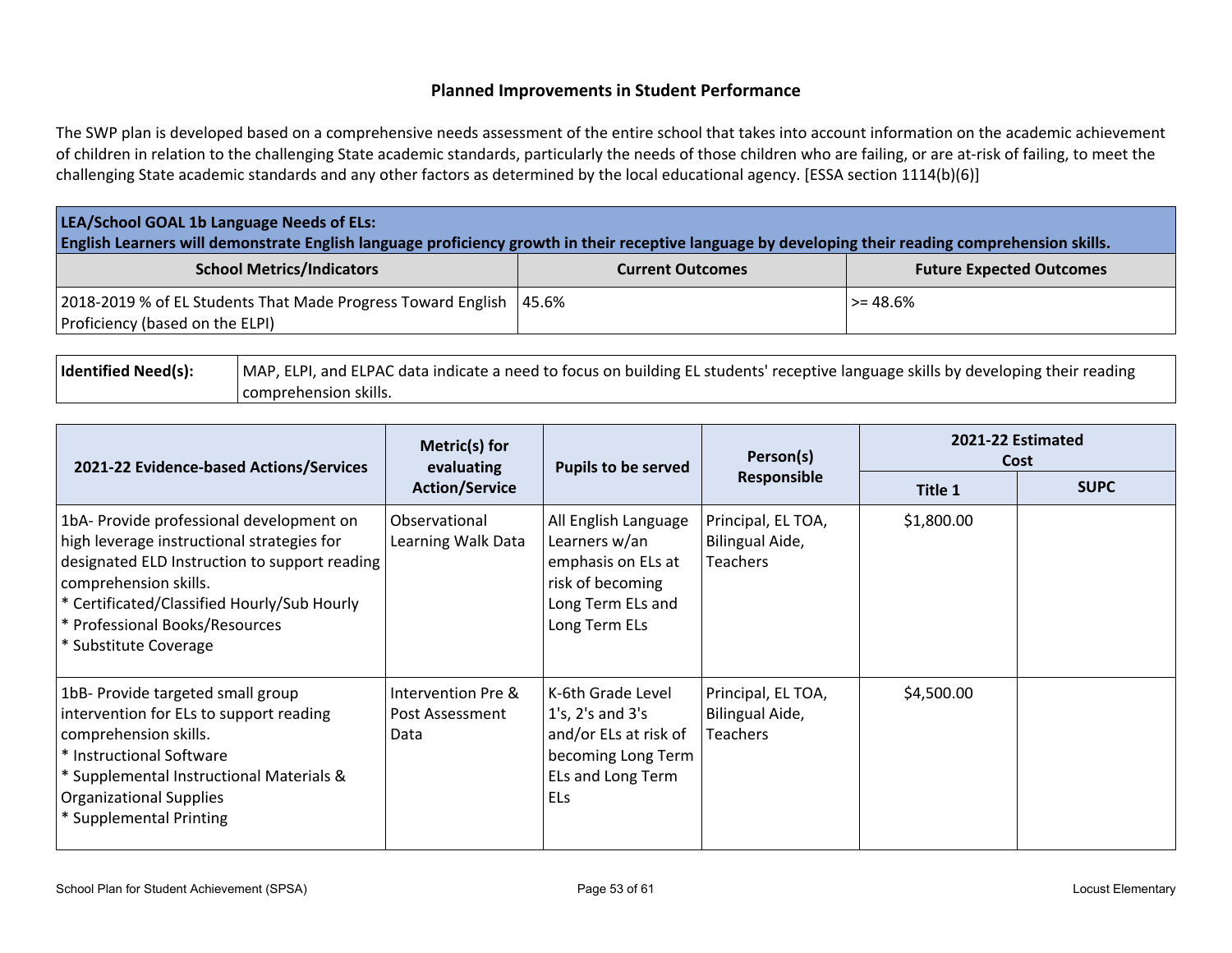| 2021-22 Evidence-based Actions/Services | Metric(s) for<br>evaluating<br>Pupils to be served<br><b>Action/Service</b> | Person(s)<br>Responsible | 2021-22 Estimated<br>Cost |             |  |
|-----------------------------------------|-----------------------------------------------------------------------------|--------------------------|---------------------------|-------------|--|
|                                         |                                                                             |                          | <b>Title 1</b>            | <b>SUPC</b> |  |
| Total Estimated Cost for This Goal:     |                                                                             |                          |                           | 6,300       |  |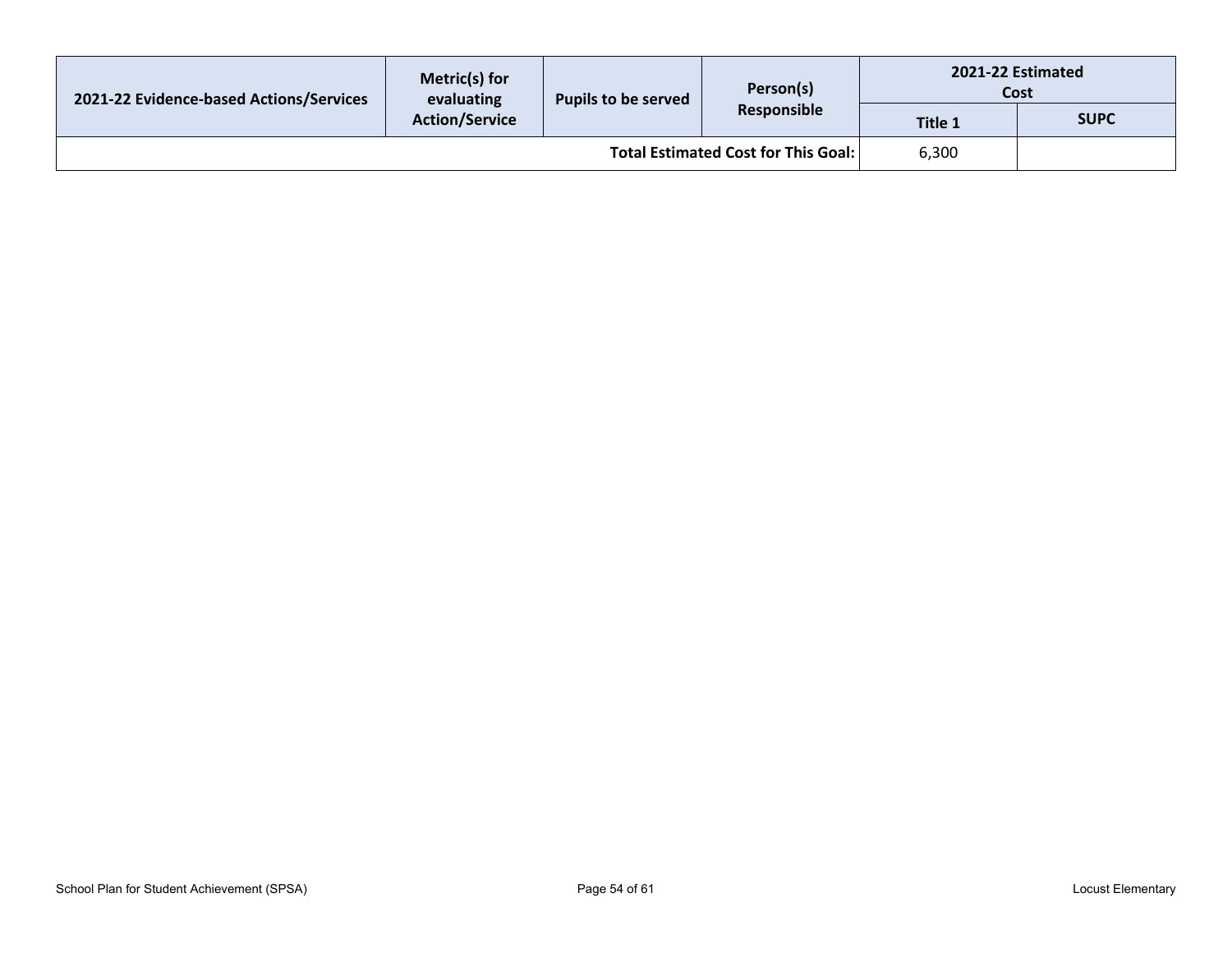| LEA/School GOAL 2: Students will demonstrate grade level literacy skills by the end of 3rd grade.                        |                                                                                                                                                                 |                                                                                                                                                                                 |  |  |  |  |
|--------------------------------------------------------------------------------------------------------------------------|-----------------------------------------------------------------------------------------------------------------------------------------------------------------|---------------------------------------------------------------------------------------------------------------------------------------------------------------------------------|--|--|--|--|
| <b>School Metrics/Indicators</b>                                                                                         | <b>Current Outcomes</b>                                                                                                                                         | <b>Future Expected Outcomes</b>                                                                                                                                                 |  |  |  |  |
| 2018-2019 SBA ELA: % of 3rd Grade Students Scoring Standard<br>Met or Exceeded                                           | 28.3%                                                                                                                                                           | $>= 31.3%$                                                                                                                                                                      |  |  |  |  |
| 2018-2019 SBA ELA: 3rd Grade Average Distance from Standard<br>(DFS)                                                     | $-50.9$                                                                                                                                                         | $>= -35.9$                                                                                                                                                                      |  |  |  |  |
| MAP Growth Reading: Average Fall 2020-to-Fall 2021<br>Conditional Growth Index (CGI) for K-3 By Grade Level              | Fall Kinder to Fall 1st: Invalid for Fall 2020<br>Fall 1st to Fall 2nd: Invalid for Fall 2020<br>Fall 2nd to Fall 3rd: -1.27<br>Fall 3rd to Fall 4th: -0.94     | $\geq$ 0 for each grade level                                                                                                                                                   |  |  |  |  |
| Fall 2021 MAP Growth Reading: % of Students At-risk of Not<br>Reading at Grade Level by the End of 3rd Grade (by Cohort) | 21-22 3rd Gr. Cohort: 44%<br>22-23 3rd Gr. Cohort (21-22 2nd Gr.): 30%<br>23-24 3rd Gr. Cohort (21-22 1st Gr.): 66%<br>24-25 3rd Gr. Cohort (21-22 Kinder): 38% | 21-22 3rd Gr. Cohort(22-23 4th Gr.): 34%<br>22-23 3rd Gr. Cohort (22-23 3nd Gr.): 20%<br>23-24 3rd Gr. Cohort (22-23 2nd Gr.): 56%<br>24-25 3rd Gr. Cohort (22-23 1st Gr.): 28% |  |  |  |  |

| <b>Identified Need(s):</b> | MAP and A2i data indicate that Kindergarten through 3rd grade students need to build foundational reading skills and reading |
|----------------------------|------------------------------------------------------------------------------------------------------------------------------|
|                            | comprehension skills in order to be proficient readers by the end of 3rd grade.                                              |

| 2021-22 Evidence-based Actions/Services                                                                                                                                                                                                                                                                                                                      | Metric(s) for<br>evaluating         | <b>Pupils to be served</b>                | Person(s)                               | 2021-22 Estimated<br>Cost |             |
|--------------------------------------------------------------------------------------------------------------------------------------------------------------------------------------------------------------------------------------------------------------------------------------------------------------------------------------------------------------|-------------------------------------|-------------------------------------------|-----------------------------------------|---------------------------|-------------|
|                                                                                                                                                                                                                                                                                                                                                              | <b>Action/Service</b>               |                                           | Responsible                             | Title 1                   | <b>SUPC</b> |
| 2A- Provide professional development to<br>support teachers in implementing high<br>leverage instructional strategies in reading,<br>both foundational skills and comprehension<br>skills.<br>* Certificated/Classified Hourly/Sub Hourly<br>* Educational Consultant Fees & Related<br>Materials<br>* Professional Books/Resources<br>* Substitute Coverage | Observational<br>Learning Walk Data | Kindergarten-3rd<br><b>Grade Students</b> | Principal, Common<br>Core TOA, Teachers | \$1,000.00                |             |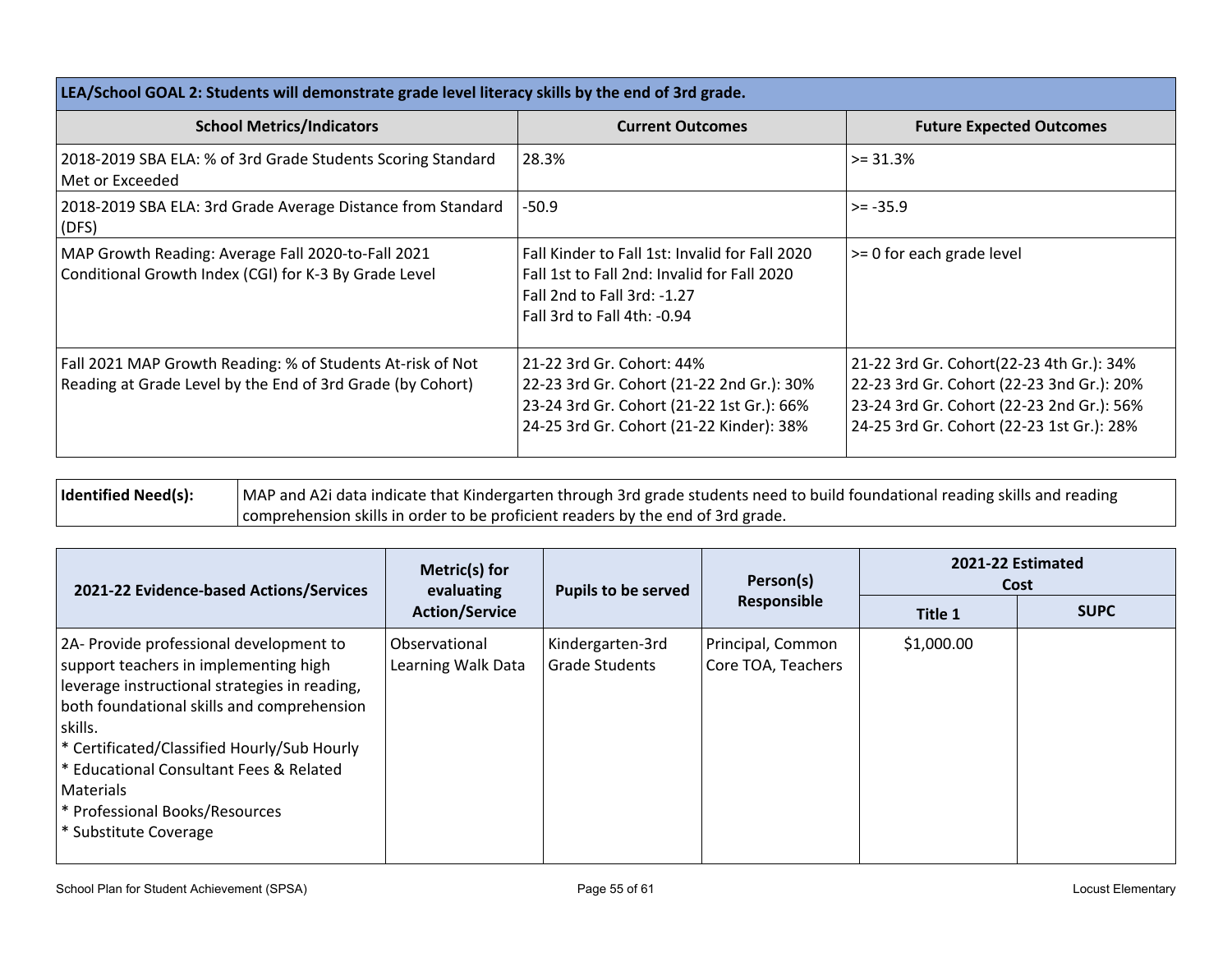| 2021-22 Evidence-based Actions/Services                                                                                                                                         | Metric(s) for<br><b>Pupils to be served</b><br>evaluating        | Person(s)                                 | 2021-22 Estimated<br>Cost               |          |             |
|---------------------------------------------------------------------------------------------------------------------------------------------------------------------------------|------------------------------------------------------------------|-------------------------------------------|-----------------------------------------|----------|-------------|
|                                                                                                                                                                                 | <b>Action/Service</b>                                            |                                           | Responsible                             | Title 1  | <b>SUPC</b> |
| 2B- Provide targeted small group instruction<br>to build foundational reading skills and<br>comprehension.<br>* Supplemental Instructional Materials<br>* Supplemental Printing | Observational<br>Learning Walk Data,<br>iReady Data, A2i<br>Data | Kindergarten-3rd<br><b>Grade Students</b> | Principal, Common<br>Core TOA, Teachers | \$500.00 |             |
| <b>Total Estimated Cost for This Goal:</b>                                                                                                                                      |                                                                  |                                           |                                         | 1,500    |             |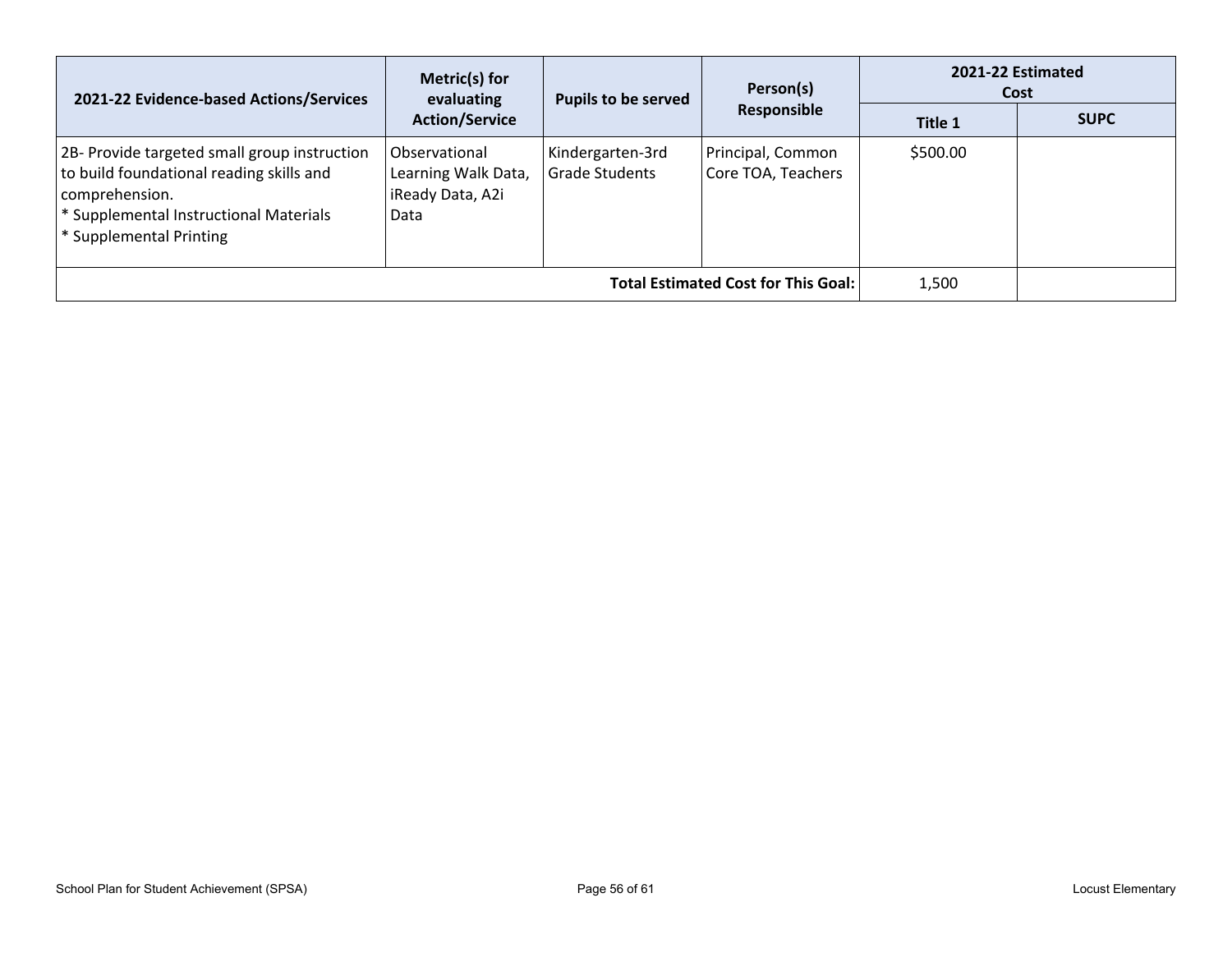# **Unfunded School Site Council Priorities**

| <b>Actions/Services</b>                                                                                                                                                                                                                                                                                                                              | Pupils to be served                                                                                                                                                                                                                  | <b>Estimated Cost</b> | Person(s) Responsible                            |
|------------------------------------------------------------------------------------------------------------------------------------------------------------------------------------------------------------------------------------------------------------------------------------------------------------------------------------------------------|--------------------------------------------------------------------------------------------------------------------------------------------------------------------------------------------------------------------------------------|-----------------------|--------------------------------------------------|
| 1B- Provide students with additional books and magazines to support<br>and build literacy skills across the content areas.<br>* Books, Magazines, Digital Readers<br>* Supplemental Reading Instructional Materials                                                                                                                                  | ALL                                                                                                                                                                                                                                  | \$10,000              | Principal, Librarian, Project<br>Clerk, Teachers |
| 1F- Provide professional development to support the development<br>and implementation of effective Learning Intentions and Success<br>Criteria and implementation of high leverage instructional strategies in<br>reading and math.<br>* Additional Teacher Hourly<br>* Substitute Coverage<br>* Educational Consultant Fees<br>* Professional Books | <b>ALL</b>                                                                                                                                                                                                                           | \$20,000              | Principal, Teachers,<br>Common Core TOA, EL TOA  |
| 1- Provide enrichment opportunities in STEAM to support students in<br>building 21st Century Skills in all content areas.<br>* Science and Project Materials<br>* Art Supplies<br>* Math Games and Manipulatives<br>* Robotics and Coding Technology<br>* Software                                                                                   | ALL                                                                                                                                                                                                                                  | \$25,000              | Principal, Project Clerk,<br><b>Teachers</b>     |
| 1A- Provide extended learning opportunities to build students'<br>foundational skills for reading, reading comprehension and math.<br>* Teacher Additional Hourly<br>* Supplemental Instructional Materials<br>* Supplemental Printing                                                                                                               | * Tutoring: 3rd-6th Grade<br><b>Students</b><br>* After School Intervention:<br>K-2: Students performing<br>below grade level<br>* After School Intervention<br>3rd-6th: Students<br>Performing 3 or more years<br>below grade level | \$15,000              |                                                  |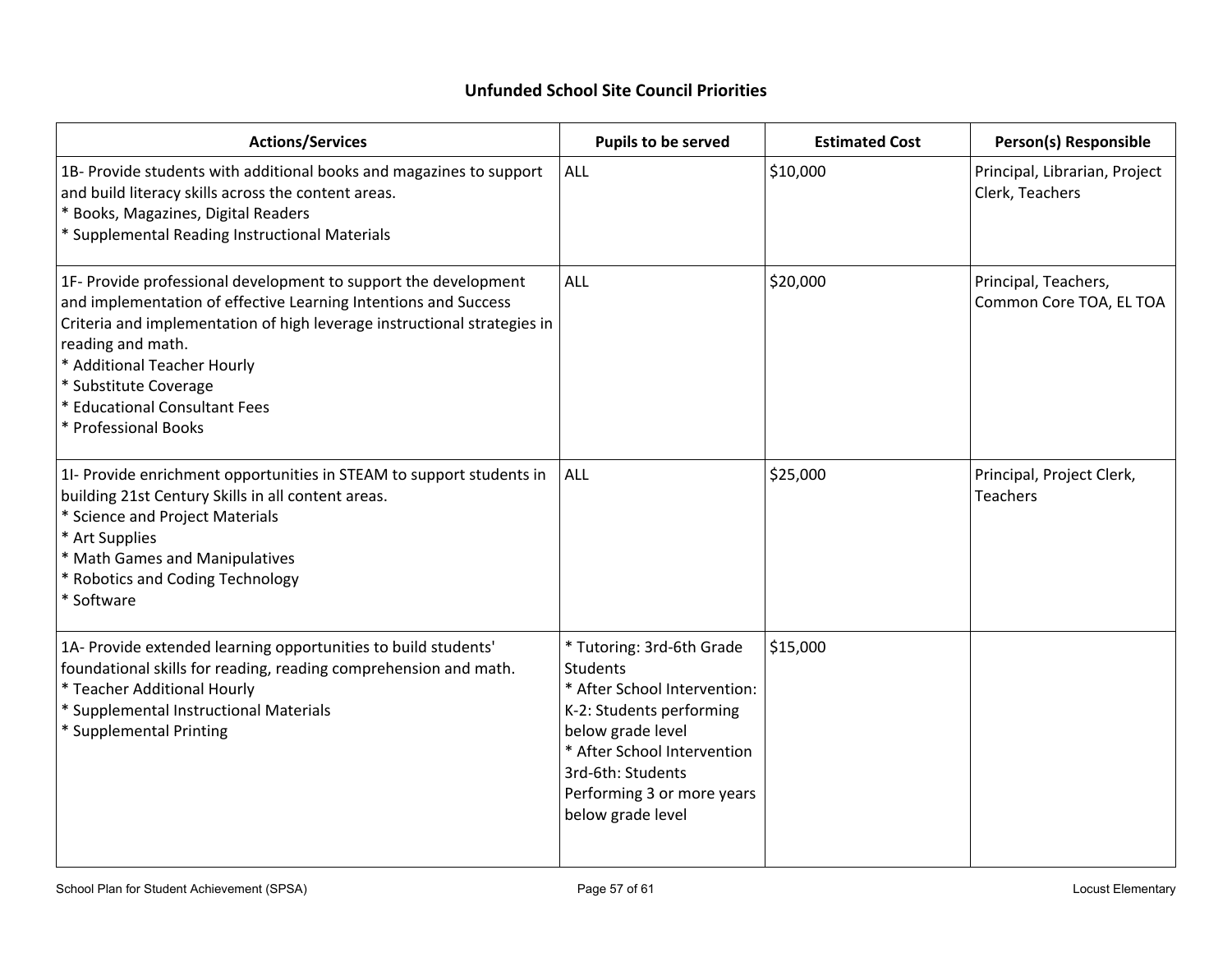| <b>Actions/Services</b>                                                                                                                                                                                                                                                                                                                          | <b>Pupils to be served</b> | <b>Estimated Cost</b> | Person(s) Responsible                                                                            |
|--------------------------------------------------------------------------------------------------------------------------------------------------------------------------------------------------------------------------------------------------------------------------------------------------------------------------------------------------|----------------------------|-----------------------|--------------------------------------------------------------------------------------------------|
| 1J- Provide additional professional development to build teacher<br>capacity with usage and implementation of technology tools and<br>resources in their instruction to support academic achievement.<br>* Additional Teacher Hourly<br>* Educational Consultant Fees<br>* Substitute Coverage<br>* Professional Books<br>* Technology Resources | <b>ALL</b>                 | \$10,000              | Principal, Teachers,<br>Common Core TOA, EL TOA,<br><b>Support from Technology</b><br>Department |
| (Goal 1, New Action) Provide additional technology to students to<br>support student achievement in reading and math.<br>* Student Laptops<br>* Other Technology Equipment Related to Laptop Usage                                                                                                                                               | TK-2nd                     | \$35,000              | Principal, Project Clerk,<br><b>Teachers</b>                                                     |
| (Goal 1, New Action) Provide instructional software to students to<br>support student achievement in reading and math.<br>*Instructional Software                                                                                                                                                                                                | ALL                        | \$6,000               | Principal, Project Clerk,<br><b>Teachers</b>                                                     |